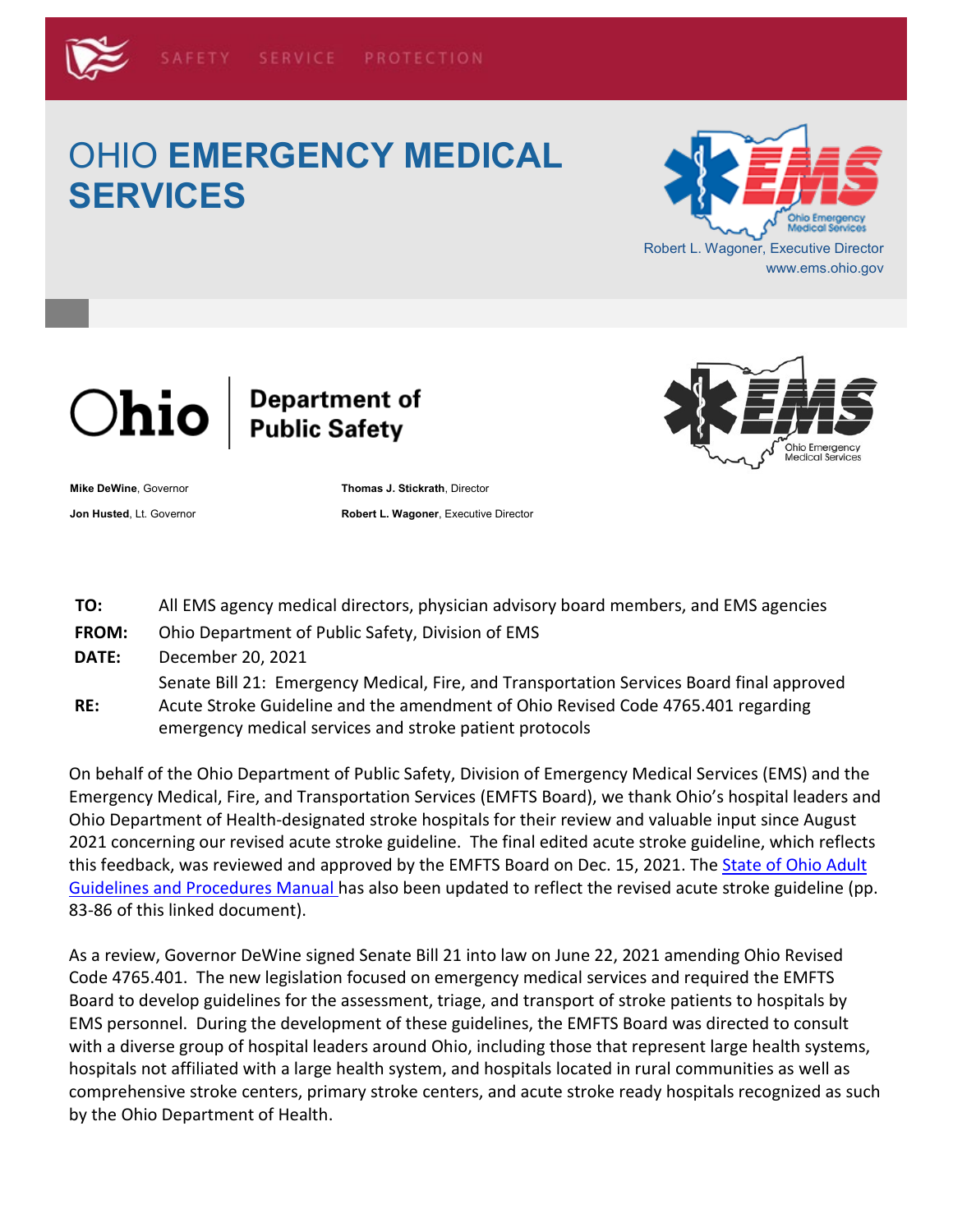**Now that the EMFTS Board has approved the revised acute stroke guideline, Senate Bill 21 requires the medical director or cooperating physician advisory board of each EMS organization to consult with one or more local hospitals to establish written protocols for the assessment, treatment, and transport of stroke patients to hospitals.** *In order to comply with this law, a copy of each protocol must also be submitted to the EMFTS Board, the Department of Health, and the regional director or regional advisory board appointed under ORC 4765.05 by March 20, 2022***.**

Analogous to the other guidelines, the acute stroke guideline in the State of Ohio Guidelines and Procedures Manual is provided solely as a resource, and its adoption is not mandatory. While the EMFTS Board has the authority to determine the scope of practice for certified Ohio EMS providers, the medical director of each Ohio EMS agency, a physician who meets the qualifications in Ohio Administrative Code 4765-3-05, has the authority over the written protocols utilized by the Ohio EMS personnel for whom they provide oversight. The EMFTS Board is cognizant of the varied EMS and healthcare resources that are available in the jurisdictions throughout Ohio. Emergency response systems may need to follow different operational pathways to achieve the same goals for patient care and outcomes. In the interest of seamless patient care, it is important for Ohio EMS medical directors and Ohio EMS agencies to collaborate with their respective healthcare systems and transport destinations to determine the parameters within their respective written protocols, taking local resources, transport times, certification levels of the responding EMS clinicians, and emergency department neurology protocols into consideration.

Thank you for your assistance, cooperation, and understanding as we continue working collaboratively to comply with this new law. It is our sincere hope that the updated State of Ohio acute stroke chapter will provide a valuable resource to support implementation of Senate Bill 21 in order to focus efforts to improve patient care and outcomes for stroke patients who receive initial management and transport by Ohio's EMS agencies. **We look forward to receiving an electronic copy of your updated stroke protocol by March 20, 2022.** To assist medical director compliance with the law, the Ohio Department of Public Safety, division of EMS will forward copies of all stroke protocols received from Ohio EMS medical directors and EMS agencies to the appropriate regional physician advisory board or regional director. Copies of your updated stroke protocols for the department of health should be sent to:

> Ohio Department of Health Office of the Medical Director 246 North High Street Columbus, OH 43215

They may also be submitted electronically to:

[john.weigand@odh.ohio.gov](mailto:john.weigand@odh.ohio.gov) [lisa.locklin@odh.ohio.gov](mailto:lisa.locklin@odh.ohio.gov) [ashley.wilson@odh.ohio.gov](mailto:ashley.wilson@odh.ohio.gov) [lance.himes@odh.ohio.gov](mailto:lance.himes@odh.ohio.gov) [jolene.dhyrmer@odh.ohio.gov](mailto:jolene.dhyrmer@odh.ohio.gov) [james.hodge@odh.ohio.gov](mailto:james.hodge@odh.ohio.gov)

Ohio Department of Public Safety [www.publicsafety.ohio.gov](https://lnks.gd/l/eyJhbGciOiJIUzI1NiJ9.eyJidWxsZXRpbl9saW5rX2lkIjoxMDIsInVyaSI6ImJwMjpjbGljayIsImJ1bGxldGluX2lkIjoiMjAyMTEyMjAuNTA2MDAxNzEiLCJ1cmwiOiJodHRwOi8vd3d3LnB1YmxpY3NhZmV0eS5vaGlvLmdvdi8ifQ.cIAvZWeyYAfqDabWgfCFJJsy__HntPzfuN-VKWPSDig/s/624118588/br/123430495578-l)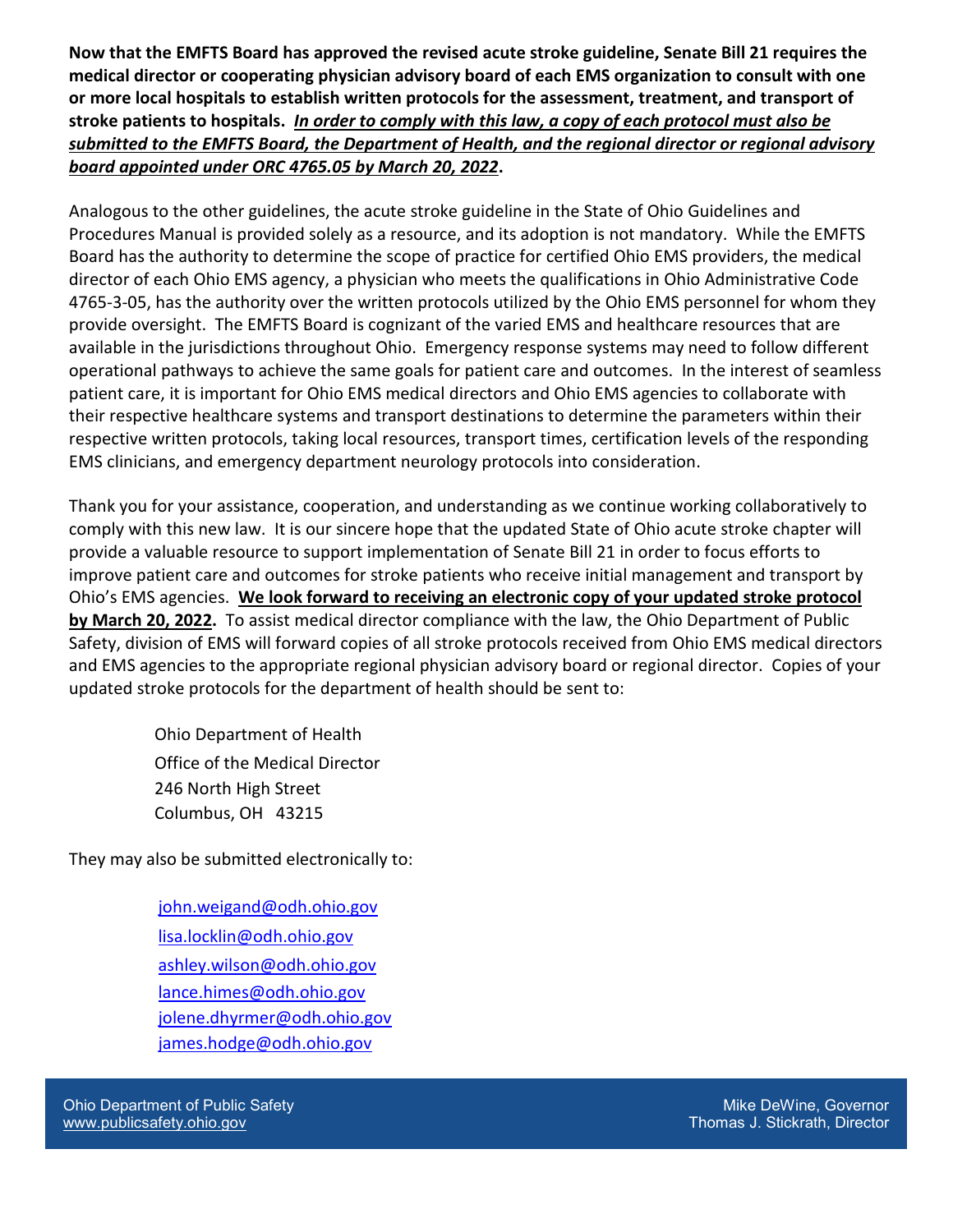#### ACUTE STROKE

#### GENERAL CONSIDERATIONS

- A. Patients who experience a transient ischemic attack (TIA) develop most of the same signs and symptoms as those who are experiencing a stroke. The signs and symptoms of TIAs can last from minutes up to a few hours. Thus, the patient may initially present with typical signs and symptoms of a stroke, but those findings may progressively resolve. TIAs are frequently a warning sign of impending stroke. Therefore, the patient needs to be transported, without delay, to the most appropriate hospital for further evaluation even if the TIA has resolved.
- B. Some patients who have had a stroke may be unable to communicate but can understand what is being said to and around them.
- C. Place the patient's affected or paralyzed extremity in a secure and safe position during patient movement and transport.
- D. Hypertension in stroke patients routinely should not be treated in the prehospital setting. Any treatment of hypertension should be completed with on-line medical direction. Nitroglycerin should not be used unless signs and symptoms consistent with acute myocardial infarction (AMI) are present.
- E. New therapies for stroke are now available. Stroke patients can receive effective acute treatment up to 24 hours after the onset of symptoms. Early notification of the receiving hospital and minimizing scene time are important elements of a strategy to treat stroke patients quickly and improve patient outcomes.
- F. Time of onset of signs and symptoms must always be obtained, documented, and relayed to the receiving facility. Time of onset is defined as the time the patient was last known to be at their normal baseline unless the onset was witnessed. Time of onset of symptoms needs to be accurately determined for consideration of thrombolytic therapy or endovascular intervention. In patients whose symptoms were present upon awakening, their symptom onset is estimated from the last time that the patient's neurologic status was known to be at their normal baseline neurologic status or the time just prior to going to sleep ("last known well").
- G. When obtaining the patient's medical history, ask the patient or family members on scene if the patient takes warfarin or any other anticoagulant medication. If known by the patient or the family, obtain the medical condition for which the patient has been prescribed an anticoagulant and if the patient has fallen during the onset of stroke symptoms or has sustained recent trauma.
- H. A validated prehospital stroke scale and a validated prehospital stroke severity scale should be used during the assessment of a stroke patient. If available, telemedicine is a valuable adjunct for patient assessment and triage. Currently, there is no evidence-based research that demonstrates that one prehospital stroke assessment tool is superior compared to others. In addition, stroke scales have not been validated for pediatric patients. A validated prehospital stroke scale may include, but is not limited to, assessment of:
	- 1. Facial droop/smile/grimace
	- 2. Arm drift
	- 3. Speech

A validated prehospital stroke severity scale may include, but is not limited to, presence of:

1. Vision disturbance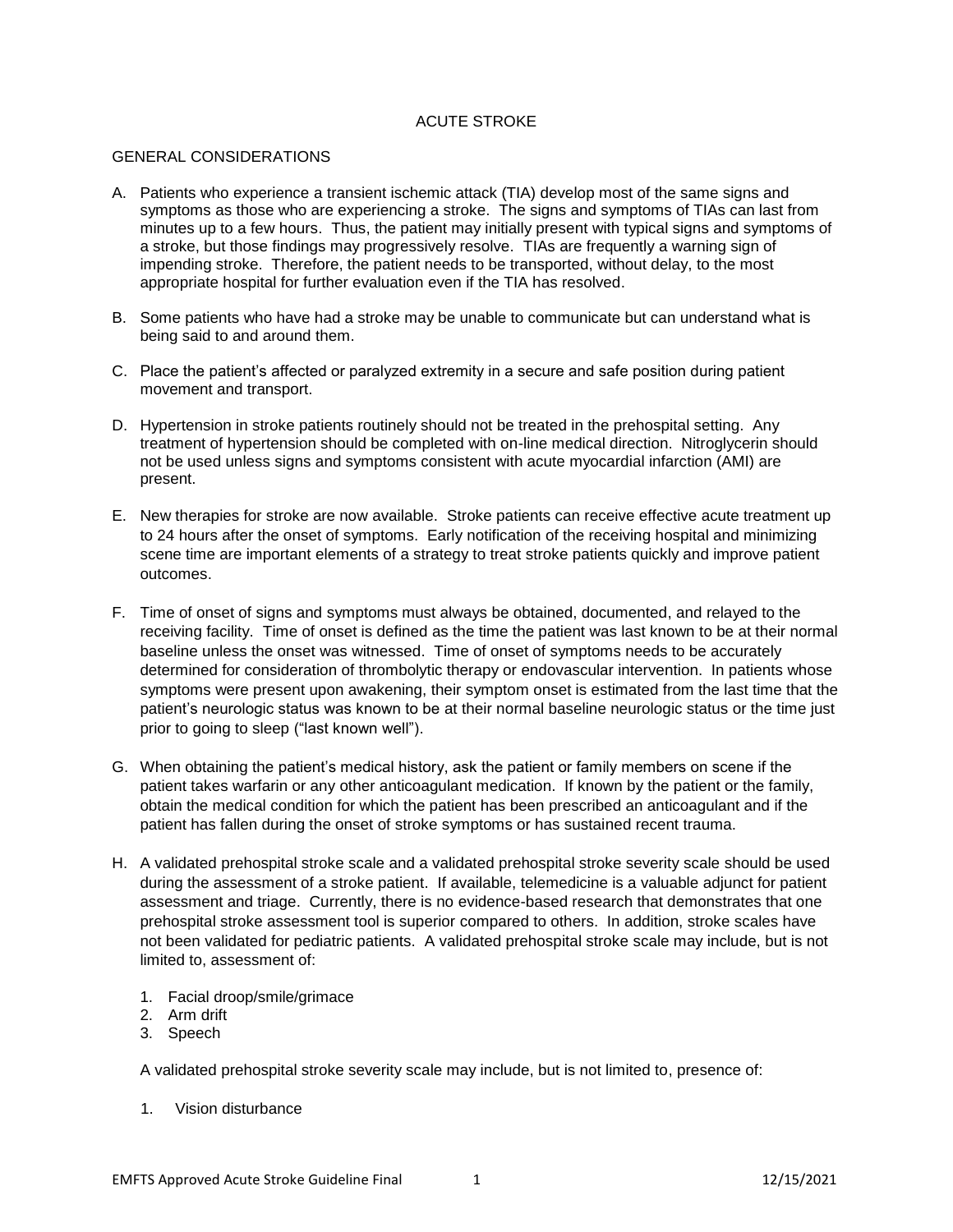- 2. Aphasia
- 3. Sensory neglect
- I. Patients who are poorly responsive to verbal or painful stimuli, exhibiting decorticate or decerebrate posturing, or have a rapid decline in their neurologic status need ALS as soon as possible.
- J. The acuity of hospitals with certified stroke centers includes acute stroke ready, primary stroke, thrombectomy-capable, and comprehensive stroke centers. Certified thrombectomy-capable and comprehensive stroke centers have endovascular thrombectomy (EVT) capabilities for the treatment of stroke victims with a large vessel occlusion (LVO).
- K. Patients for whom the onset of stroke symptoms can be confirmed within 24 hours or less of the activation of initiation of the emergency response system should be transported directly to a certified stroke center based upon the local resources and stroke system of care. Patients with a suspected LVO based upon the use of a stroke severity tool should be transported to a thrombectomy-capable or comprehensive stroke center if the additional transport time is not more than 15 – 30 minutes. At a minimum and as a secondary option, the patient with a suspected acute stroke should be transported to a hospital with a functioning CT scanner and emergent radiology services available.

## **EMT**

- A. Open and manage the airway and provide oxygen by nasal cannula 4 L/min and increase as needed with respiratory distress.
	- 1. Apply pulse oximeter and treat per procedure. Maintain 94 98% SpO<sub>2</sub>.
	- 2. Be prepared to oxygenate and/or assist ventilations with oral or nasal airway and BVM or PPV.
- B. Evaluate patient's general appearance, relevant history of condition and determine:

| <b>Onset of the event</b>   | <b>Signs and symptoms</b>                              |
|-----------------------------|--------------------------------------------------------|
| Provocation or palliation   | <b>Allergies</b>                                       |
| <b>Quality of the pain</b>  | <b>Medications</b>                                     |
| <b>Region and radiation</b> | Past Medical History - especially, recent surgery, any |
| <b>Severity</b>             | abnormal related ingestion, previous trauma, related   |
| Time                        | medical diseases                                       |
|                             | Last oral intake                                       |
|                             | Events leading to present illness                      |

- C. Determine blood glucose level.
	- 1. For a blood glucose < 60 mg/dL, administer 1 tube of oral glucose. May be repeated in 10 minutes if blood glucose remains below 60 mg/dL.

#### **PATIENT MUST HAVE A GAG REFLEX**

- 2. Blood glucose  $\geq 60$  mg/dL, begin immediate transport.
- D. If unable to check blood glucose, with signs of stroke, establish communications with medical direction and advise of patient condition.
- E. Transport immediately unless an ALS unit is enroute for a stroke patient with severe or worsening symptoms and has an ETA of less than 5 minutes to the scene.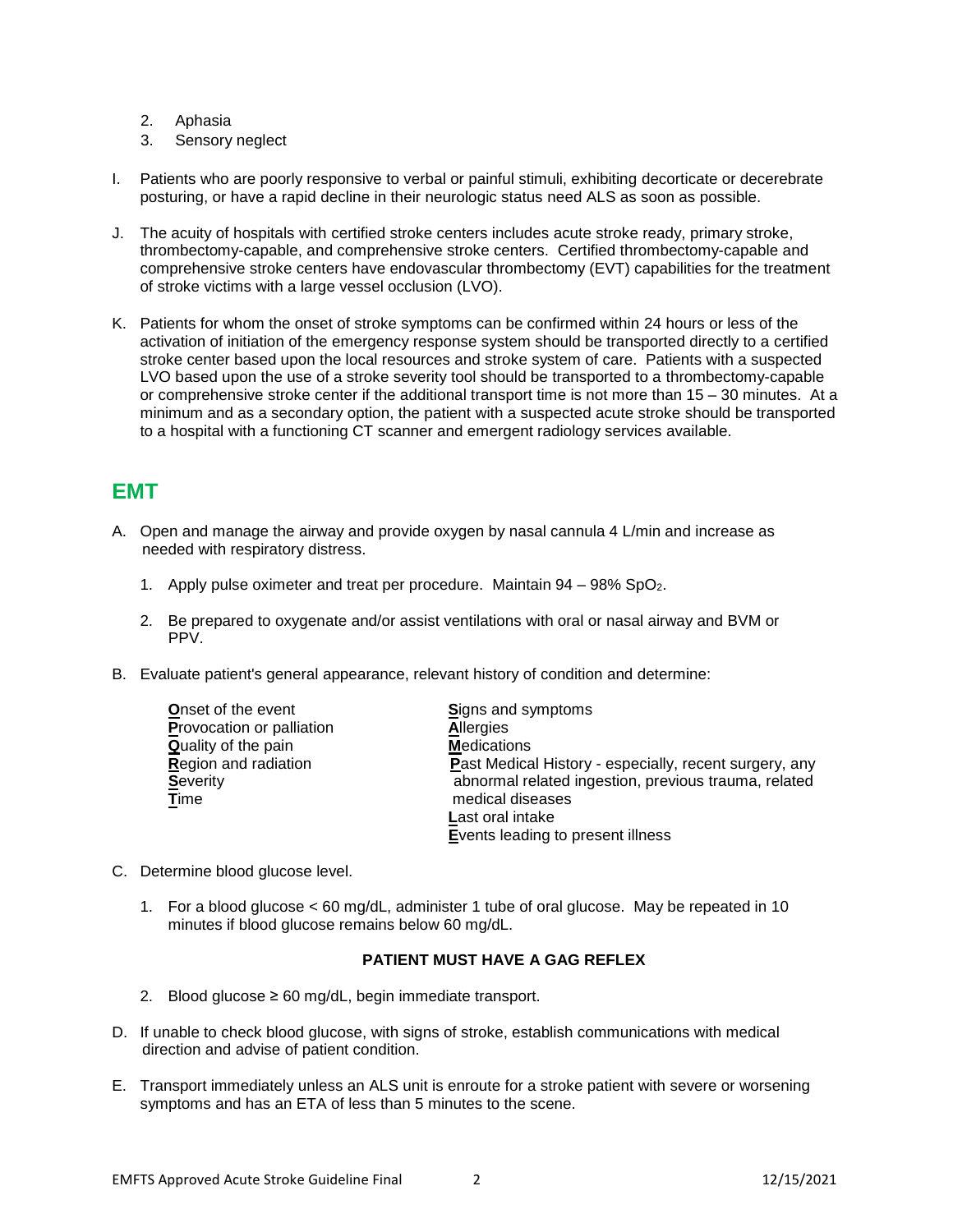### **AEMT**

- A. Assist EMS professionals, obtain patient condition and circumstance.
- B. Apply monitor and check rhythm.
- C. Start heplock/saline lock or IV normal saline TKO while enroute to hospital.
- D. Determine blood glucose level.
	- 1. If blood glucose less < 60 mg/dL, administer dextrose 25 Gm IV push or glucagon 1 mg IM. The administration may be repeated in 10 minutes if blood glucose remains below 60 mg/dL.

#### **DO NOT DELAY TRANSPORT**

## **PARAMEDIC**

- A. Assume charge of situation and confer with EMS professionals about condition of patient and situation.
- B. If patient does not have a secure protected airway, intubate per the endotracheal intubation guideline.
- C. Apply monitor and check rhythm.
- D. Establish heplock/saline lock or IV normal saline TKO.
- E. Determine blood glucose level.
	- 1. If blood glucose < 60 mg/dL, administer dextrose 25 Gm IV push or glucagon 1 mg IM. The administration may be repeated in 10 minutes if blood glucose remains below 60 mg/dL.
- F. Re-evaluate patient condition, contact medical direction, and transport immediately to hospital.